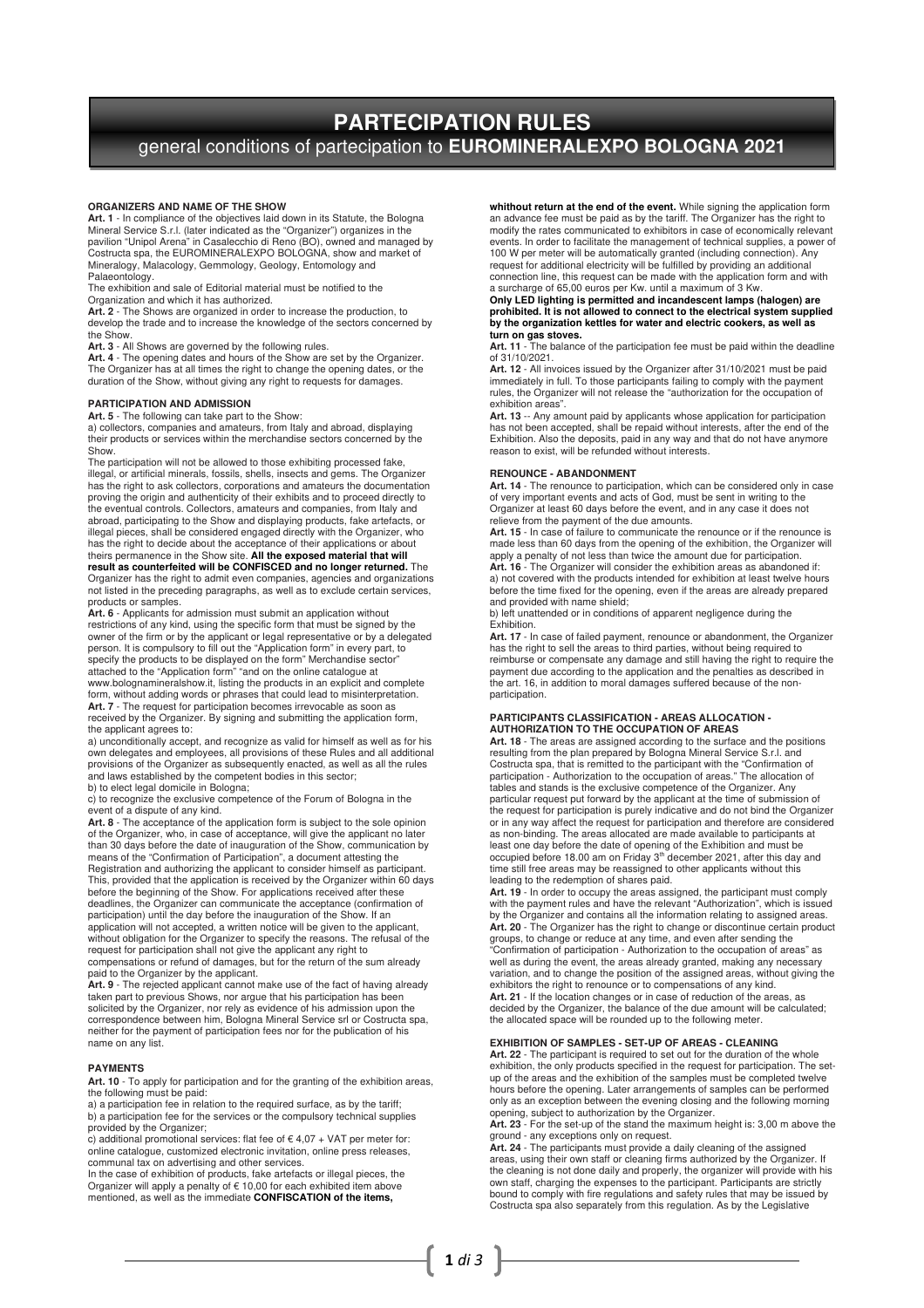Decree No. 626/94 and subsequent amendments thereto, the employer of the exhibiting companies or of the services suppliers undertakes: • to provide appropriate instructions regarding the working risks to their employees and to those of companies present on his own space;<br>• to verify the suitability of the technical-professional preparation of<br>independent consultants who may be called to work in his own space;<br>In particular he de logistics within the Unipol Arena, the provisions in case of fire or dangerous situation. The Unipol Arena is equipped with a security service plant. Therefore in case of a dangerous situation timely notice must be given to the fire service. In case of fire, besides giving the alert to the staff as described above, each owner or manager must ensure that every worker keeps calm and follows any instructions from the staff. If the order of evacuation is given, each worker must avoid to scream or run, to use the elevators and/or lifts, must head towards the reported nearest exits.

## **PROHIBITIONS**

# **Art. 25** - Participants are prohibited:<br>a) to sell or exchange - also for free - the allocated areas;

b) to cover an area greater than the assigned one or exceed in height the measures established by the Organizer for the various types of areas; c) to store packaging material or other material not intended for exhibition near the assigned areas, or within the Unipol Arena;

d) to display products not listed in the application for participation; e) to display necklaces, rings, earrings, handmade objects, fake objects, processed or illegal objects;

f) to display posters or signs outside the allocated areas or in a place or position other than that established by the Organizer;

g) to make any form of advertising;

h) to use loud calls or other forms of publicity which, for their substance and exteriority, may infringe relevant laws or regulations, or constitute a direct comparison with other participants, or may otherwise cause them trouble or damage, as well as to collect signatures, declarations and judgments; the propaganda and assessments that may be critic or offensive towards political or social institutions of our and other Countries;

i) to own or use bottles or other containers of gas of any kind, or to fill and store tanks, boilers or other containers filled with fuel for the operation of machines, unless with written authorization of the Organizer;

j) to put machines in action without the written permission of the Organizer; k) to perform tests, demonstrations, transactions that could jeopardize the safety of persons or things, or are likely to disturb, irritate, harm, danger or that are considered dangerous in the opinion of the Authority responsible for safety and accident prevention;

l) to light fires, to introduce explosives or dangerous or smelly products, or

products that may cause damage or harassment; m) to cover or hide the exhibits during the opening hours for the public;

n) to leave unattended or abandoned the allocated areas; o) to remain in the Unipol Arena during the hours of closure; p) to move or stop with vehicles of any kind outside the areas assigned;

q) to organize transport, shipping, loading or unloading of goods using construction works, installations of technical and cleaning services, people or companies not authorized by the Organizer, unless they are employees of the participant;

r) to resell or hire to third parties entrance passes; s) to dismantle or exit materials and samples before the closing of the Exhibition;

t) to stain the walls and the floors of stands, paint signs or write directly on the walls and on panels, fix panels with nails or other tools; to display paper posters, unless they are mounted on framed panels.

**Art. 26** - All those infringing the rules, the Organizer has the right to: a) claim compensation for damages caused directly or indirectly to persons and properties of the Organizer and others.

b) withdraw the free entry pass; c) apply a penalty of not less than the total fee paid for the table or stand; d) require the temporary closure of the areas without giving the right to the participant to claim for any damages whatsoever; e) make clear the areas and sell them to others, without recognizing any

refund of the amounts paid and without giving the participant the right to make claims for damages.

**OPENING HOURS - ENTRANCE - TICKETS - PASSES Art. 27** - The Unipol Arena remains open as established by the Organizer, who defines the opening hours, both for exhibitors and for visitors. The Organizer also has the right to change the opening hours as needed. **Art. 28** - In order to enter the Unipol Arena the entrance ticket or the personal pass must be shown to the control staff. The Organizer has the right to modify at its own discretion, conditions, timetables and procedures for admission to the facility.

**Art. 29** - The Organizer will assign each participant a number of free entry passes in proportion to the hired area and according to the following scheme: **Tables** 

| • up to 3 table     | 2 passes |
|---------------------|----------|
| • 4 table an up     | 2 passes |
| <b>Stands</b>       |          |
| $\cdot$ up to 16 m2 | 2 passes |

• from 16 m2 2 passes

The Organizer will not give the passes to the participants failing to comply with the due payments.

**Art. 30** - The passes and permits are given to participants, suppliers and employees services. All of them are bound to write immediately on the passes the complete name and family name of the persons who will use them during the event.

#### **TECHNICAL SERVICES**

**Art. 31** - The Organizer and Costructa spa, within the limits of the available facilities, will provide, upon payment of the applicable fees, the supply of electricity and of the additional services according to the requests made by the participant (at least 60 days before the opening) with the specific request forms supplied by the Organizer or by Costructa spa; the request is binding for the participant. In the event of a delayed request, the Organizer and Costructa spa will not consider themselves committed to providing the requested services. For these supplies is the Organizer only transmits the<br>services, guarantees and risks provided by the respective suppliers. With<br>regard to lamps and lighting equipment it is required the use of LED, neo other sources with low energy consumption and the participant is required: a) to submit them, before the operation, to a functional test made by the Organizer or Costructa spa;

b) to install, at his care and expenses, all equipment required by the applicable laws for the safety of persons or objects. If in the area assigned to the participant the technical services as required by the participant should not exist, derived lines will be put in place from the normal lines, if not prohibited by specific technical reasons, by the staff of the Organizer and Costructa spa, and the related costs will be paid by the participant.

**Art. 32** - The payment of services provided by the Organizer and Costructa spa shall be performed by the participant at the moment of his request and in any event prior to the removal of the materials from the event site.

**Art. 33** - Any abuses and failures in the use of the technical services will: a) authorize the Organizer and Costructa spa to suspend the provision of such services, without prejudice to the right of the Organizer and Costructa spa to charge the amounts due for the services supply;

b) bind the participant, in the event of an accident, to pay for any damage caused to persons and properties of the Organizer and Costructa spa or others;

c) bind the participant to liability and resulting penalties.

#### **PHOTOGRAPHIC SHOOTING - FILMING**

**Art. 34** - For filming and shooting of photographs and their reproductions one<br>or more photographers authorized by the Organizer are available for all<br>participants. The Organizer has the right to shoot panoramic views and views -both internal and external -and to sell them or allow their sale.

#### **ADVERTISEMENT**

**Art. 35** - Any form of propaganda or advertising within the Unipol Arena and outside, in the streets and adjacent areas, shall be governed solely by the Organizer. Advertising, only for his own company, may be exercised only by<br>the participant within his own area, safe the prohibitions indicated in the art.<br>25. The participant can arrange, with the approval and under the s of the Organizer, advertising installations and other forms of advertising to particular tariffs. The specific form with rates and available types of advertising will be sent upon request. Special technical needs, service requirements or other reasons can cause the change of place or the deletion of advertising installations or other forms of advertising: in any case the participant has no right to claim for damages.

**Art. 36** - In case of distribution of printed brochures, flyers etc., it is prohibited to use drawings, writings, titles or graphics in antagonism with the rights of the Organizer, who claims as his exclusive property the names and brands of the events organized with all the changes, abbreviations, simplifications, jingles and trademarks. The banner advertising exposure and distribution of propaganda of other events must be requested to the organization and authorized by the same. In the case of non-compliance with Art. 36 expos material will be removed and taken to landfill.

**Art. 37** - SIAE - In case of distribution of media or multimedia works or parts of such works protected by the Law 22.4.1941 no. 633, the applicable copyright fees and stamps must be performed prior to the distribution, according to art. 181/bis of the same law. The abuse of intellectual properties and the absence of the SIAE stamp on the mentioned supports are criminally punished in accordance with Art. 171 and following Law 633/41.

#### **OFFICIAL CATALOGUE**

**Art. 38** - The Organizer shall, without commitment or liabilities towards the participant, activate the official on-line catalogue and print as well as distribute the Official Catalogue, including all data contained in the applications received and accepted until 30 days before the Show. In order to be included, the participant must fill out a form and send it to the Organizer at least 30 days before the Show. The Organizer disclaims any and all liabilities as to the date of publication of the Catalogue and for erroneous compilations by the participant or typographical mistakes or layout mistakes. Upon approval and agreement with the Organizer, regarding the fees, participants can add further indications of technical and advertising character.

#### **SPEAKERS AND SOUND TRANSMISSION**

**Art. 39** - Sound broadcasts are not allowed, including the use of radio and television sets. Costructa spa can use the speakers installed in the Unipol Arena for official communications or in case of emergency.

## **DAMAGES -INSURANCE -SURVEILLANCE**

**Art. 40** -The participant is responsible for all damages caused to persons and<br>objects, by products on display, by installation of electrical systems, by<br>advertising structures, by means of transport used, by machinery in and by his own staff. As a consequence, the participant is required to have<br>appropriate insurance coverage for Civil Responsibility and All Risks policy.<br>The Organizer and Costructa spa as well as their staff and employees be responsible for damages suffered by persons or things on the site of the exhibition. The participant is obliged to sign an appropriate ALL RISK insurance covering goods, raising the Organizer, Costructa spa as well as their staff and employees from all liabilities.

**Art. 41** -The Organizer assumes no responsibility for damages or injuries caused to persons or objects by anyone. As a result, the damages resulting